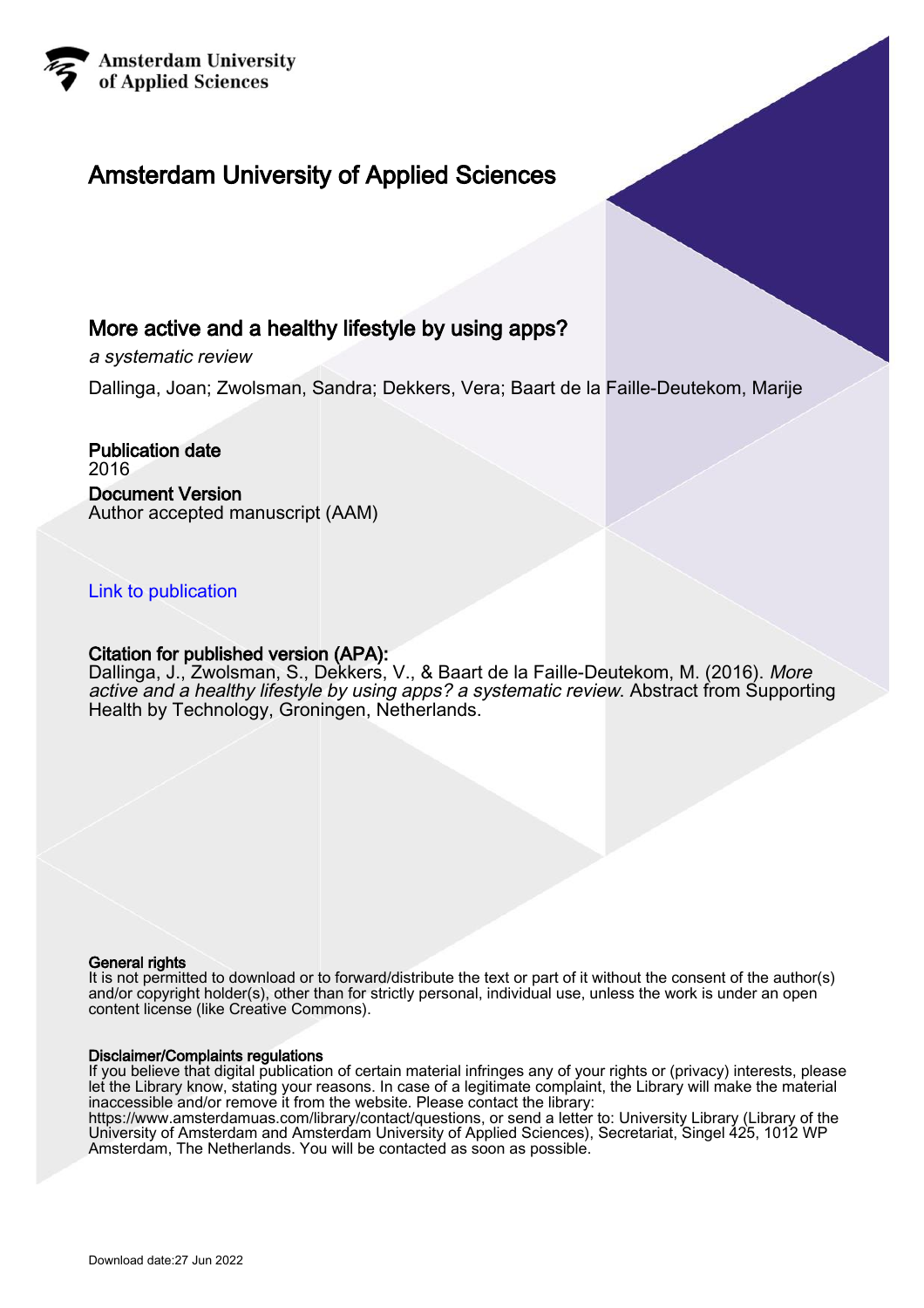# COMMIT/

**Abstract for the Supporting Health by Technology conference in Groningen, the Netherlands, May 27 2016**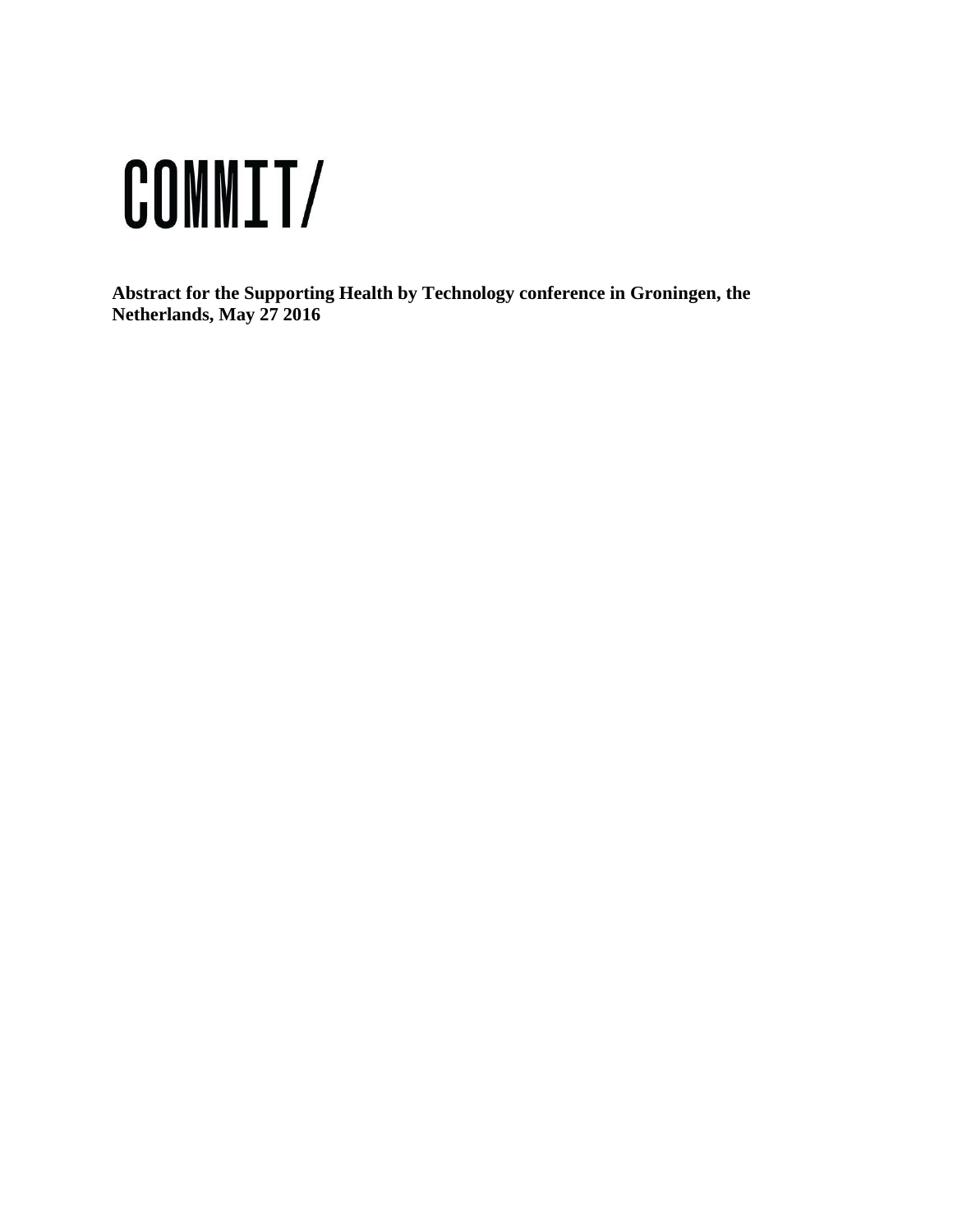**Title:** More active and a healthy lifestyle by using apps? A systematic review

### **Authors:**

Joan Dallinga; Sandra Zwolsman; Vera Dekkers, Marije Baart de la Faille-Deutekom

### **Presenting author**: Joan Dallinga

**Subject area:** apps, lifestyle, counselling

### **Abstract describing the poster (50 words)**

Applications (apps) or activity trackers, are easily accessible, little time consuming and could assist health professionals in lifestyle counseling. Therefore, the purpose of this study was to provide an overview of the effect of apps and activity trackers on improving or maintaining a healthy lifestyle.

### **Supporting summary (500 words)**

Introduction: Recently, the American Heart Association published a 'Call to action' to emphasize the importance of lifestyle counseling (Berra, Rippe, & Manson, 2015). It seems that health professionals (e.g. physicians) do not provide sufficient attention to this important topic, because of a lack of time or tools. Applications (apps) or activity trackers, are easily accessible, little time consuming and could assist professionals in lifestyle counseling. However, little is known about effects of this technology on lifestyle.

Purpose: To provide an overview of effect of apps and activity trackers on improving or maintaining a healthy lifestyle in people who need preventive health interventions.

Methods: We searched for relevant articles on Pubmed, Embase, Cinahl and Cochrane. Based on inclusion criteria defined a priori, titles, abstracts and full-texts were analyzed to find relevant studies.

Results: Seventeen studies were included. Overweight or obese individuals using apps focusing on enhancing physical activity increased number of steps, intention of physical activity, minutes spent on brisk walking and on moderate to intensive activity. Nonetheless, apps that focused on food intake or weight reduction whether or not combined with physical activity functions were not effective in increasing physical activity. Additionally, there was some preliminary evidence that activity trackers increased percentage time spent on moderate intensive activity, reduced sedentary behavior and increased amount of steps per day in overweight adults.

Regarding the outcomes weight and food patterns, most studies included a control or other intervention group without app use, however often no significant differences between the groups were found. There was debate about effects on weight reduction; apps with a clear focus on diet or calorie counting reduced body weight in overweight or obese participants or found a trend towards weight reduction. However, an app that focused on physical activity did not decrease weight. Other reasons for not finding effects of apps on weight were a biased control group and including healthy weight participants. Also, studies did not agree about effect of activity trackers on weight. An activity tracker with or without additional weight loss coaching reduced weight in obese adults, while only using another activity tracker did not reduce weight in overweight females.